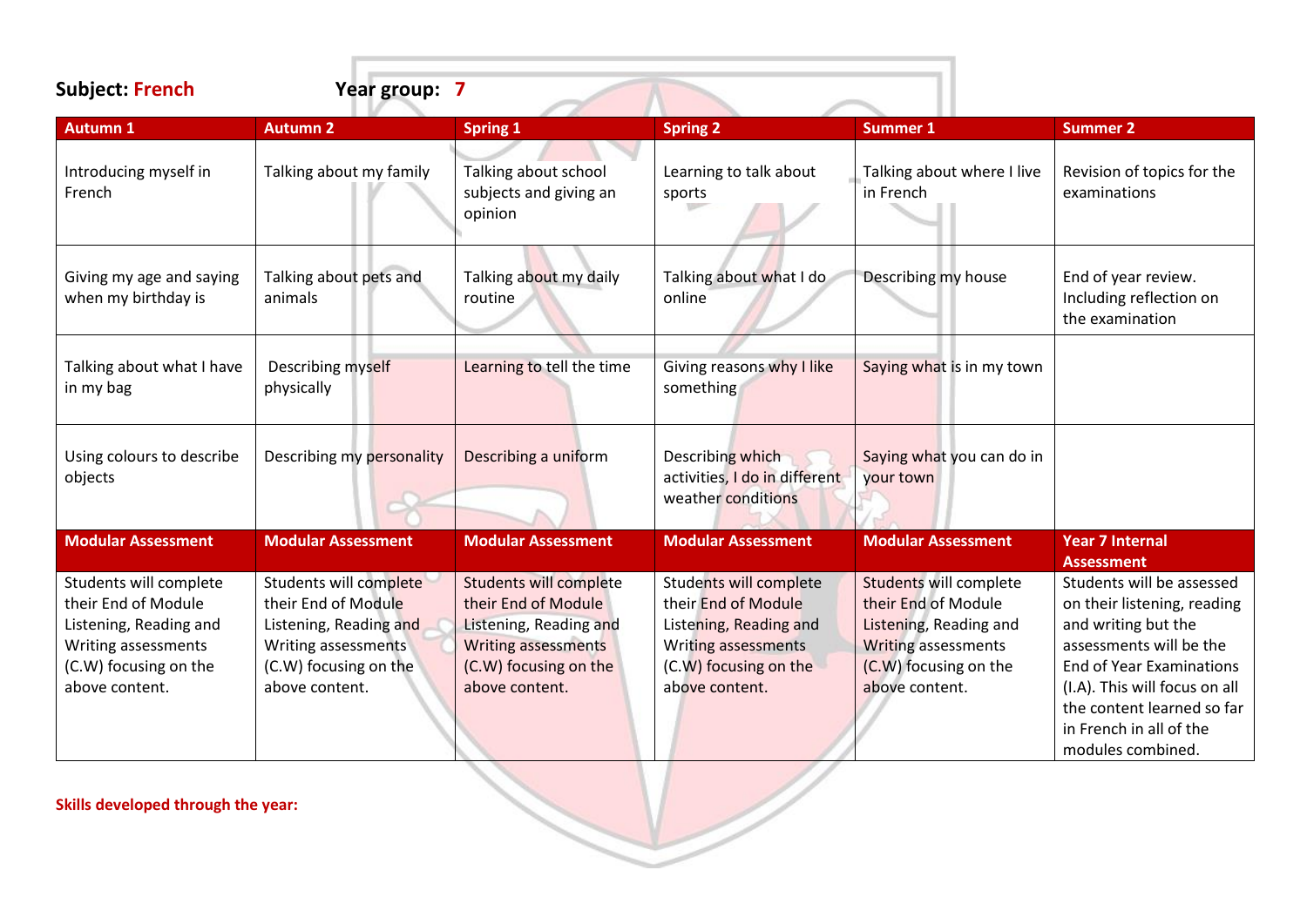Listening, reading writing and speaking skills in French

# **Resources:**

Students will need to have a bi-lingual dictionary but in class we will provide access to websites, an exercise book and vocabulary book. We also use an online textbook called Studio French with Active Learn and we also subscribe to the Linguascope website

# **Extra-Curricular Opportunities:**

A French club for Year 7 will be introduced in September 2021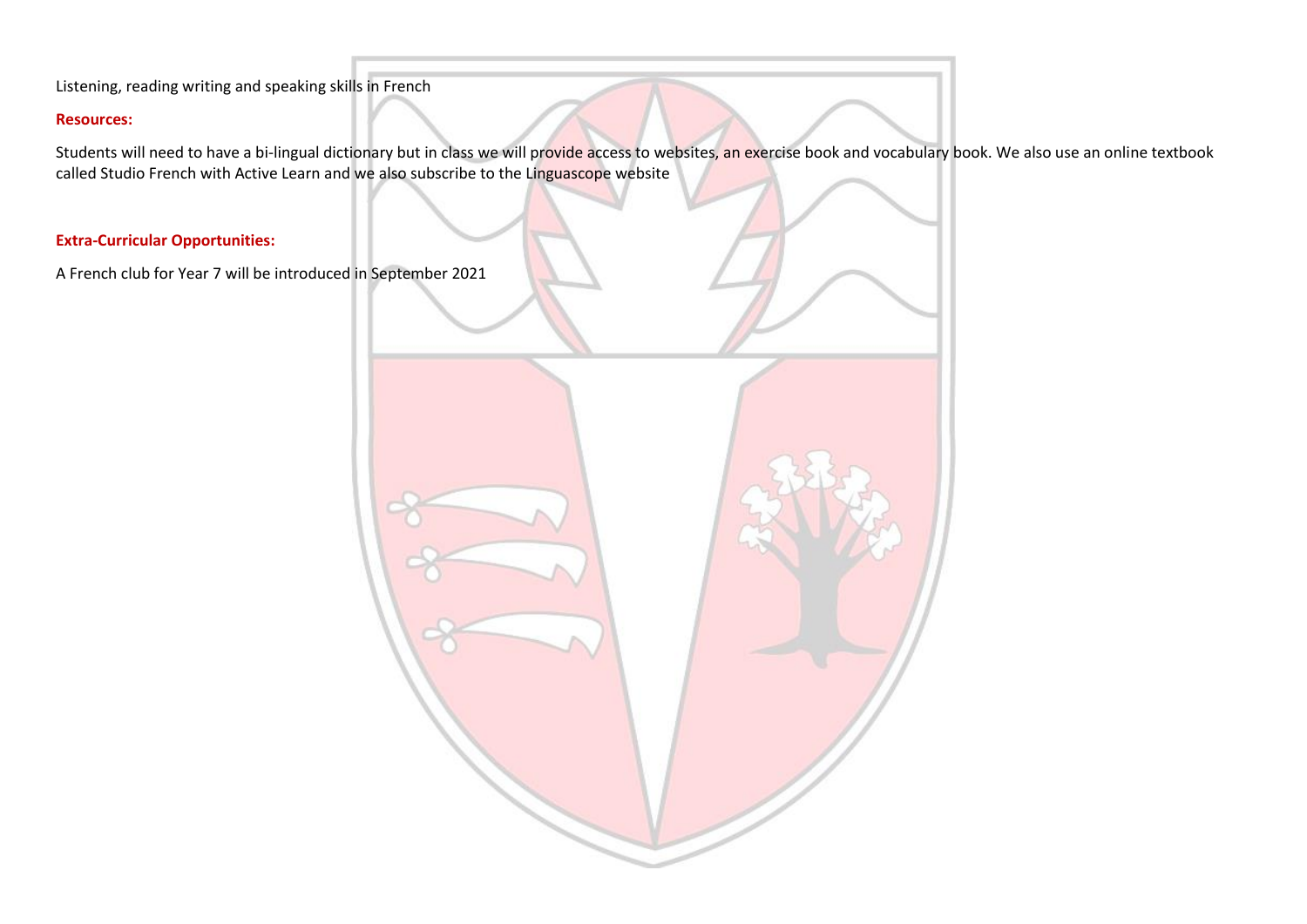| <b>Subject: French</b>                                                                                                                     | Year group: 8                                                                                                                              |                                                                                                                                            |                                                                                                                                                                                                                                    |                                                                                                                                            |                                                                                                                                            |
|--------------------------------------------------------------------------------------------------------------------------------------------|--------------------------------------------------------------------------------------------------------------------------------------------|--------------------------------------------------------------------------------------------------------------------------------------------|------------------------------------------------------------------------------------------------------------------------------------------------------------------------------------------------------------------------------------|--------------------------------------------------------------------------------------------------------------------------------------------|--------------------------------------------------------------------------------------------------------------------------------------------|
| <b>Autumn 1</b>                                                                                                                            | <b>Autumn 2</b>                                                                                                                            | <b>Spring 1</b>                                                                                                                            | <b>Spring 2</b>                                                                                                                                                                                                                    | <b>Summer 1</b>                                                                                                                            | <b>Summer 2</b>                                                                                                                            |
| Describing holidays                                                                                                                        | Talking about television                                                                                                                   | Saying what we can do in<br>our town                                                                                                       | Talking about your<br>character using être and<br>avoir                                                                                                                                                                            | Saying where we would<br>like to live                                                                                                      | Revision of topics for the<br>examinations                                                                                                 |
| Talking about a routine,<br>using reflexive verbs                                                                                          | Learning about cinema                                                                                                                      | Saying what we like to do<br>in town                                                                                                       | Talking about family<br>relationships in French                                                                                                                                                                                    | Talking about what is in<br>my appartement or home                                                                                         | End of year review.<br>Including reflection on<br>the assessments and next<br>steps at GCSE                                                |
| Ordering food and drink<br>in a café                                                                                                       | Discussing reading and<br>genres in French                                                                                                 | Talking about a visit to<br>Paris and using the past<br>tense                                                                              | Talking about clothes and<br>using adjectives                                                                                                                                                                                      | Talking about food and<br>what we eat                                                                                                      |                                                                                                                                            |
| Using the past-tense to<br>talk about holidays                                                                                             | Saying what we do when<br>we are online                                                                                                    | Giving opinions in the<br>past tense                                                                                                       | Discussing what we did<br>last weekend                                                                                                                                                                                             | Learning to shop for<br>provisions in French                                                                                               |                                                                                                                                            |
| <b>Modular Assessment</b>                                                                                                                  | <b>Modular Assessment</b>                                                                                                                  | <b>Modular Assessment</b>                                                                                                                  | <b>Year 8 Internal</b><br><b>Assessment</b>                                                                                                                                                                                        | <b>Modular Assessment</b>                                                                                                                  | <b>Modular Assessment</b>                                                                                                                  |
| Students will complete<br>End of Module Listening,<br><b>Reading and Writing</b><br>assessments (C.W)<br>focusing on the above<br>content. | Students will complete<br>End of Module Listening,<br><b>Reading and Writing</b><br>assessments (C.W)<br>focusing on the above<br>content. | Students will complete<br>End of Module Listening,<br><b>Reading and Writing</b><br>assessments (C.W)<br>focusing on the above<br>content. | Students will be assessed<br>on their listening, reading<br>and writing but the<br>assessments will be an<br>Internal Assessment (I.A)<br>that focus on all the<br>content learned so far in<br>French in all modules<br>combined. | Students will complete<br>End of Module Listening,<br><b>Reading and Writing</b><br>assessments (C.W)<br>focusing on the above<br>content. | Students will complete<br>End of Module Listening,<br><b>Reading and Writing</b><br>assessments (C.W)<br>focusing on the above<br>content. |
|                                                                                                                                            |                                                                                                                                            |                                                                                                                                            |                                                                                                                                                                                                                                    |                                                                                                                                            |                                                                                                                                            |

 $\sim$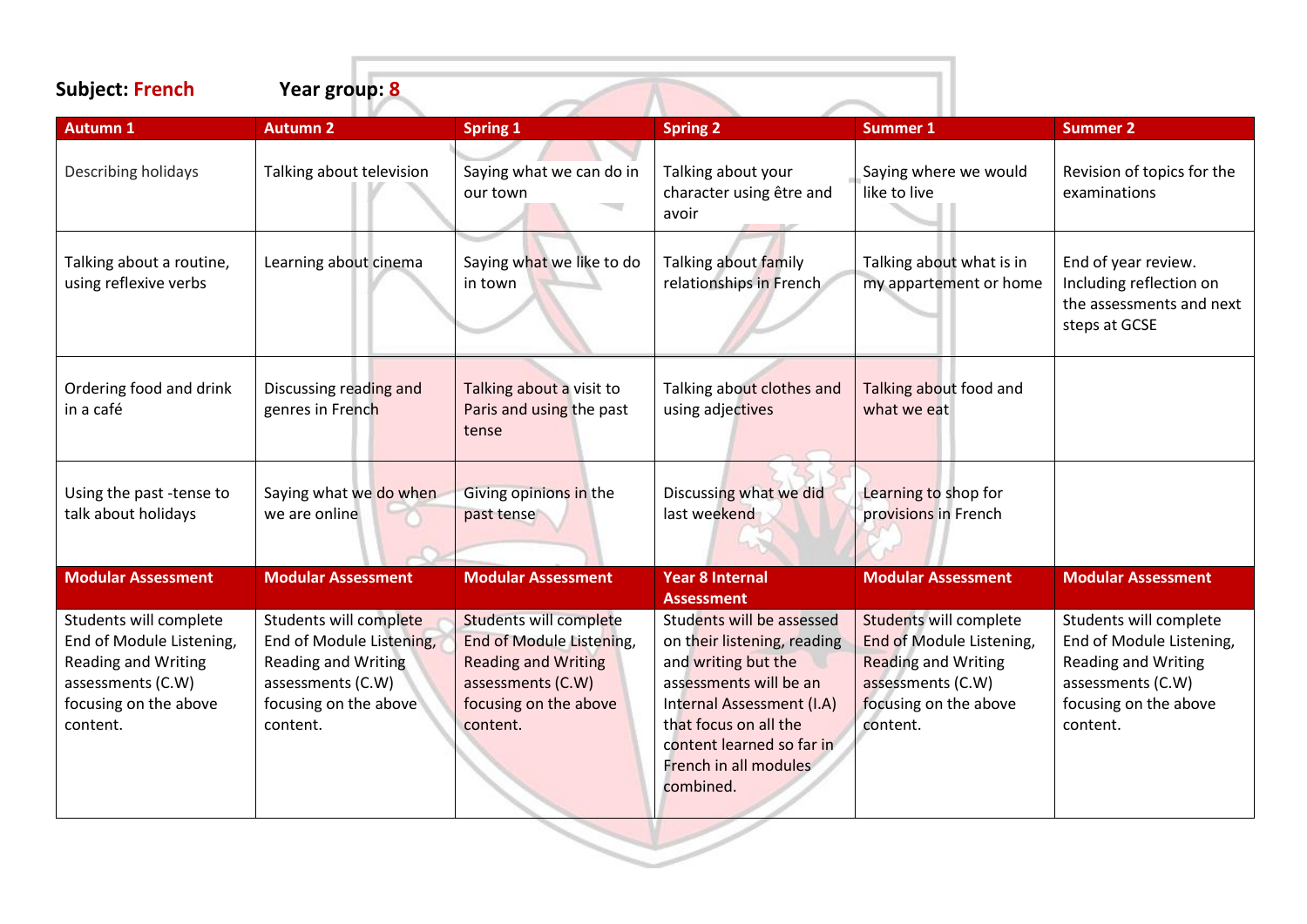Listening, reading writing and speaking skills in French

### **Resources:**

Students will need to have a bi-lingual dictionary but in class we will provide access to websites, an exercise book and vocabulary book. We also use an online textbook called Studio French with Active Learn and we also subscribe to the Linguascope website

# **Extra-Curricular Opportunities:**

Students will have the chance to go to a French Creperie n Northfields as part of the Applied Learning Day

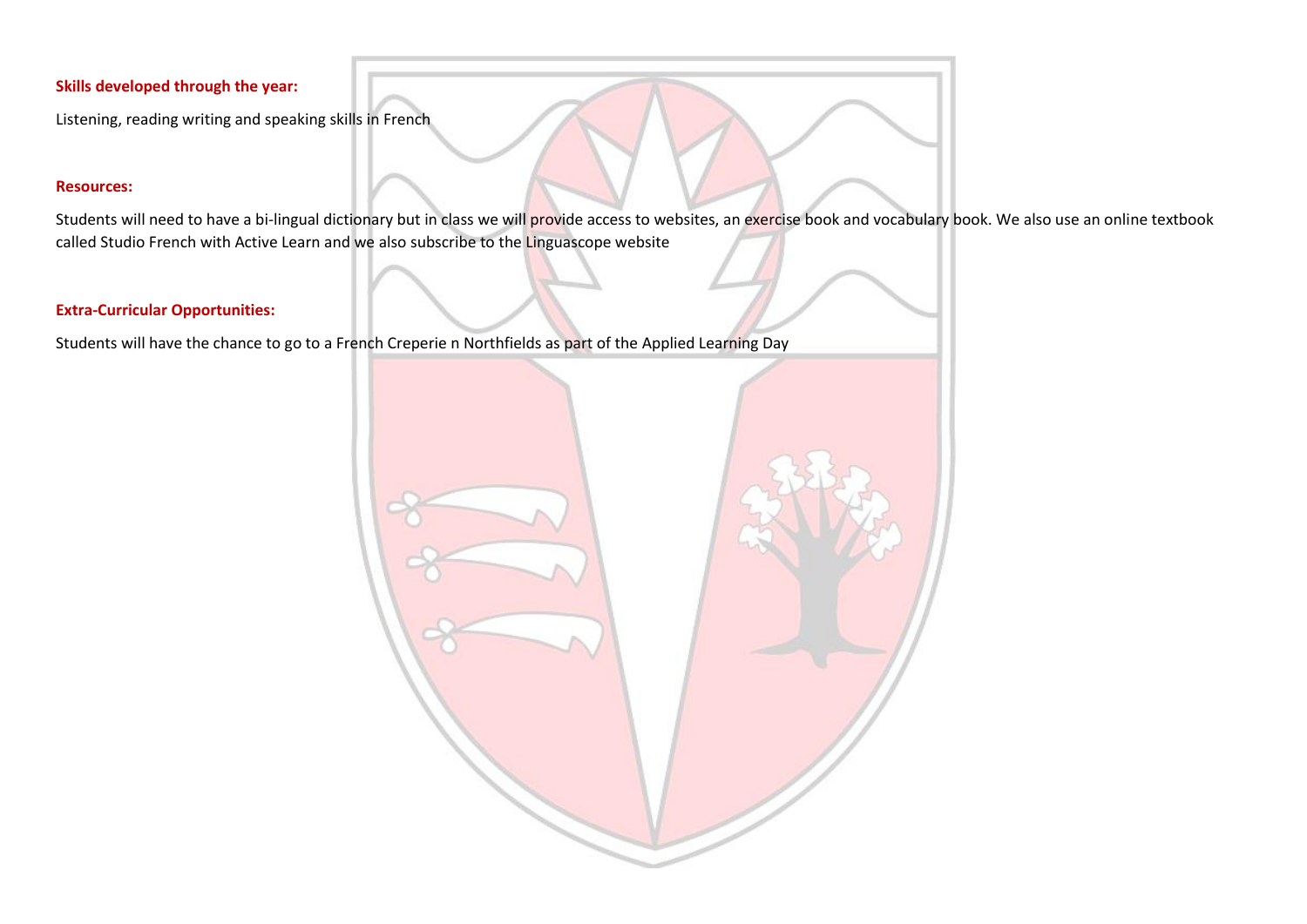# **Subject: French Year group: 9**

**GCSE title: Pearson Edexcel GCSE French** 

**Exam Board:** Pearson Edexcel

**Unit 1: Listening (45 mins)- 25% of total GCSE Unit 2: Speaking (10 mins)- 25% of total GCSE Unit 3: Reading (60 mins)- 25% of total GCSE Unit 4: Writing (80 mins)- 25% of total GCSE**

**Students can be entered for either Foundation or Higher Tiers for these examinations**

| <b>Autumn 1</b>                                                                   | <b>Autumn 2</b>                                          | <b>Spring 1</b>                                   | <b>Spring 2</b>                          | <b>Summer 1</b>                             | <b>Summer 2</b>                                      |
|-----------------------------------------------------------------------------------|----------------------------------------------------------|---------------------------------------------------|------------------------------------------|---------------------------------------------|------------------------------------------------------|
| Talking about yourself<br>and learning adjectives to<br>describe your personality | Learning about food and<br>saying what we like to eat    | Making future plans and<br>using the future tense | Talking about pocket<br>money            | <b>Rights and responsibilities</b>          | Festivals in France and<br>French speaking countries |
| Talking about social<br>media                                                     | Discussing what makes<br>for a healthy diet in<br>French | Using modal verbs                                 | Part-time jobs                           | <b>Future ambitions</b>                     | Comparing festivals held<br>here                     |
| Making invitations to go<br>out                                                   | Giving advice on a healthy<br>lifestyle                  | The importance of<br>languages                    | <b>Revision of different</b><br>tenses   | <b>Ethical shopping</b>                     | Planning a special<br>occasion                       |
| Talking about a concert<br>that you went to in the<br>past tense                  | Saying what I will do in<br>the future to be healthy     | How I help in the house                           | <b>Revision of examination</b><br>skills | The world                                   | Shopping for a special<br>meal                       |
| <b>Modular Assessment</b>                                                         | <b>Modular Assessment</b>                                | <b>Modular Assessment</b>                         | <b>Modular Assessment</b>                | <b>Year 9 Internal</b><br><b>Assessment</b> | <b>Modular Assessment</b>                            |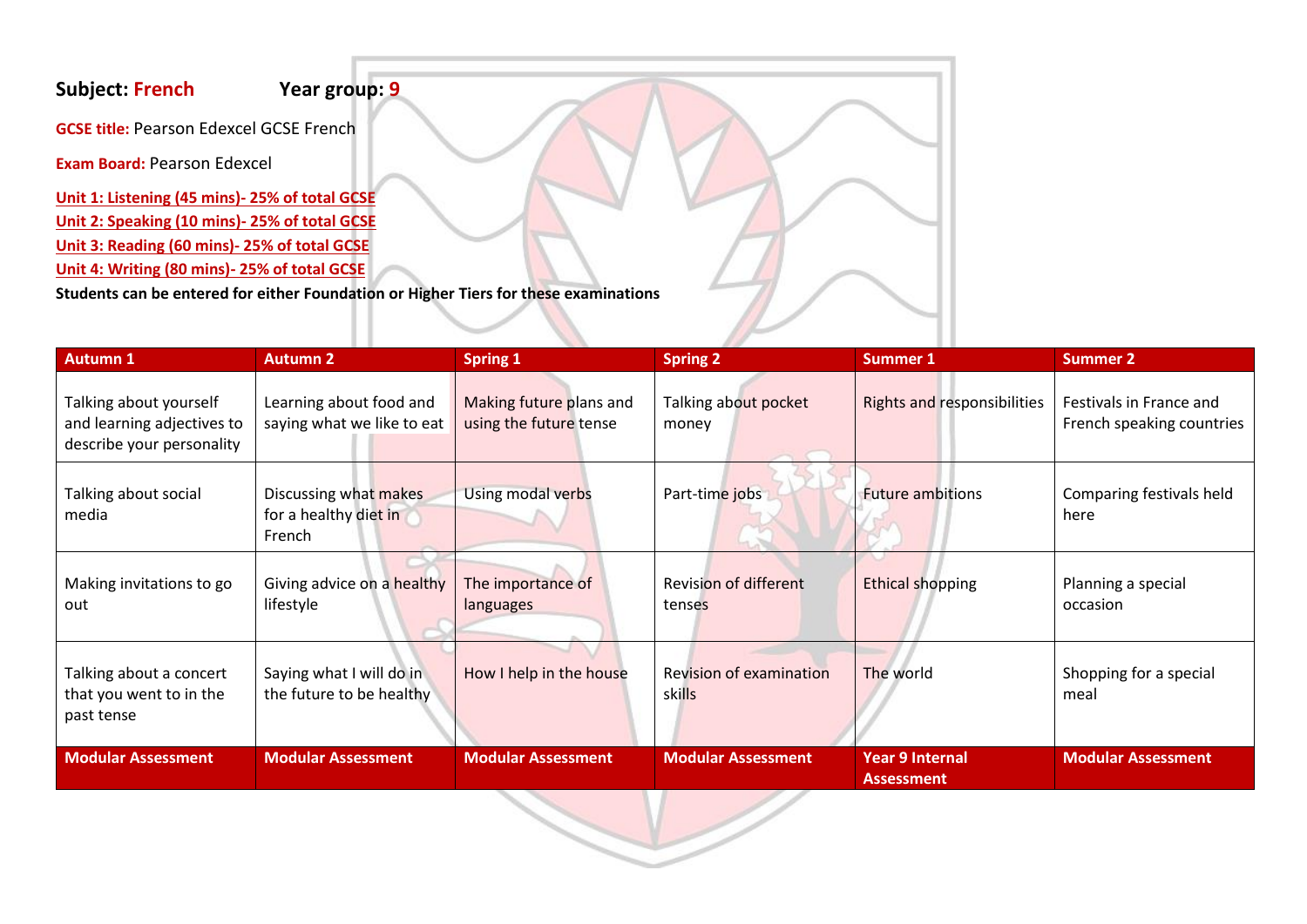| Students will complete   | Students will complete     | Students will complete     | Students will complete     | Students will be assessed   | Students will complete     |
|--------------------------|----------------------------|----------------------------|----------------------------|-----------------------------|----------------------------|
| End of Module Listening, | End of Module Listening,   | End of Module Listening,   | End of Module Listening,   | on their listening, reading | End of Module Listening,   |
| Reading and Writing      | <b>Reading and Writing</b> | <b>Reading and Writing</b> | <b>Reading and Writing</b> | and writing but the         | <b>Reading and Writing</b> |
| assessments (C.W)        | assessments (C.W)          | assessments (C.W)          | assessments (C.W)          | assessments will be an      | assessments (C.W)          |
| focusing on the above    | focusing on the above      | focusing on the above      | focusing on the above      | Internal Assessment (I.A)   | focusing on the above      |
| content.                 | content.                   | content.                   | content.                   | that focus on all the       | content.                   |
|                          |                            |                            |                            | content learned so far in   |                            |
|                          |                            |                            |                            | French in all modules       |                            |
|                          |                            |                            |                            | combined.                   |                            |

Listening, reading writing and speaking skills in French

### **Extra-Curricular Opportunities:**

Students will need to have a bi-lingual dictionary but in class we will provide access to websites, an exercise book and vocabulary book. We also use an online textbook called Studio GCSE French with Active Learn and we also subscribe to the Linguascope website

# **Resources to support independent learning – Include titles of text/revision books and useful other resources:**

We hope to be able to offer a residential French Trip to students in Year 9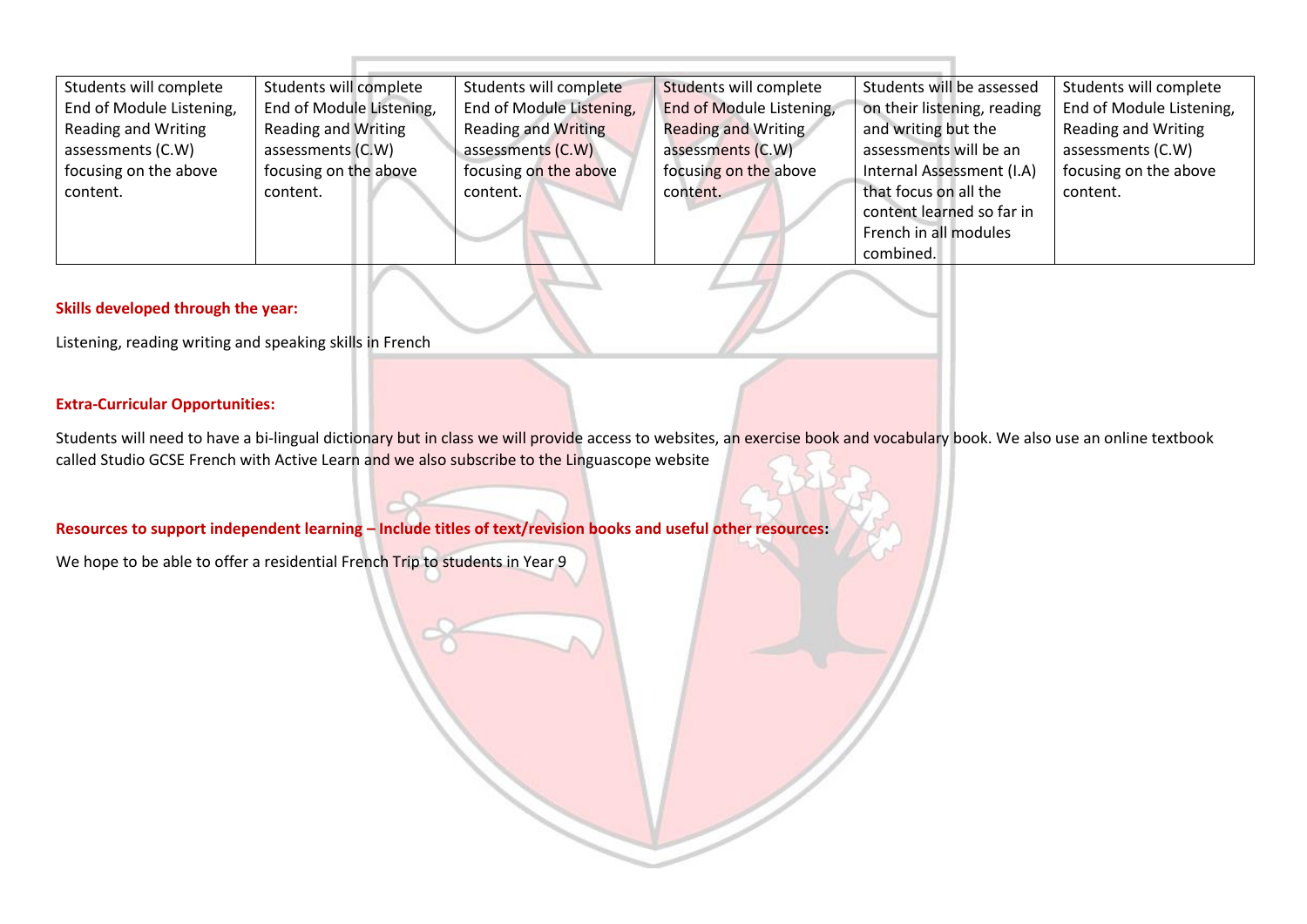# **Subject: French Year group: 10**

**GCSE title: Pearson Edexcel GCSE French** 

**Exam Board:** Pearson Edexcel

**Unit 1: Listening (45 mins)- 25% of total GCSE Unit 2: Speaking (10 mins)- 25% of total GCSE Unit 3: Reading (60 mins)- 25% of total GCSE Unit 4: Writing (80 mins)- 25% of total GCSE**

**Students can be entered for either Foundation or Higher Tiers for these examinations**

| <b>Autumn 1</b>                                                       | <b>Autumn 2</b>                                                             | <b>Spring 1</b>                                                                  | <b>Spring 2</b>                                                   | <b>Summer 1</b>                                                                                                                            | <b>Summer 2</b>                                                    |
|-----------------------------------------------------------------------|-----------------------------------------------------------------------------|----------------------------------------------------------------------------------|-------------------------------------------------------------------|--------------------------------------------------------------------------------------------------------------------------------------------|--------------------------------------------------------------------|
| Talking about my family                                               | Talking about holiday<br>preferences                                        | Talking about school<br>subjects and giving an<br>opinion                        | Talk about what I like to<br>do in our free time                  | Talking about activities in<br>my area                                                                                                     | Revision of topics for the<br><b>Internal Assessments</b>          |
| Talking about family<br>relationships                                 | Describing the facilities at<br>different<br>accommodations                 | Talking about my school<br>routine                                               | Talking about the<br>advantages and dangers<br>of working online  | Describing my local area                                                                                                                   | End of year review.<br>Including reflection on<br>the examinations |
| Talking about friendship<br>and what makes a good<br>friend           | Describing a holiday in<br>the past tense                                   | Learning about school<br>rules using modal verbs                                 | Discussing reading and<br>music preferences                       | Discussing future plans<br>and the weather                                                                                                 |                                                                    |
| Describing a night out in<br>the past with a friend or<br>your family | Talking about a dream<br>holiday using the future<br>and conditional tenses | Describing our uniform<br>and giving an opinion<br>both positive and<br>negative | Talking about TV<br>programmes and films<br>that we like to watch | Students will complete<br>End of Module Listening,<br><b>Reading and Writing</b><br>assessments (C.W)<br>focusing on the above<br>content. |                                                                    |
| <b>Modular Assessment</b>                                             | <b>Internal Assessment</b>                                                  | <b>Modular Assessment</b>                                                        | <b>Modular Assessment</b>                                         | <b>Modular Assessment</b>                                                                                                                  | <b>Year 10 Internal</b><br><b>Assessment</b>                       |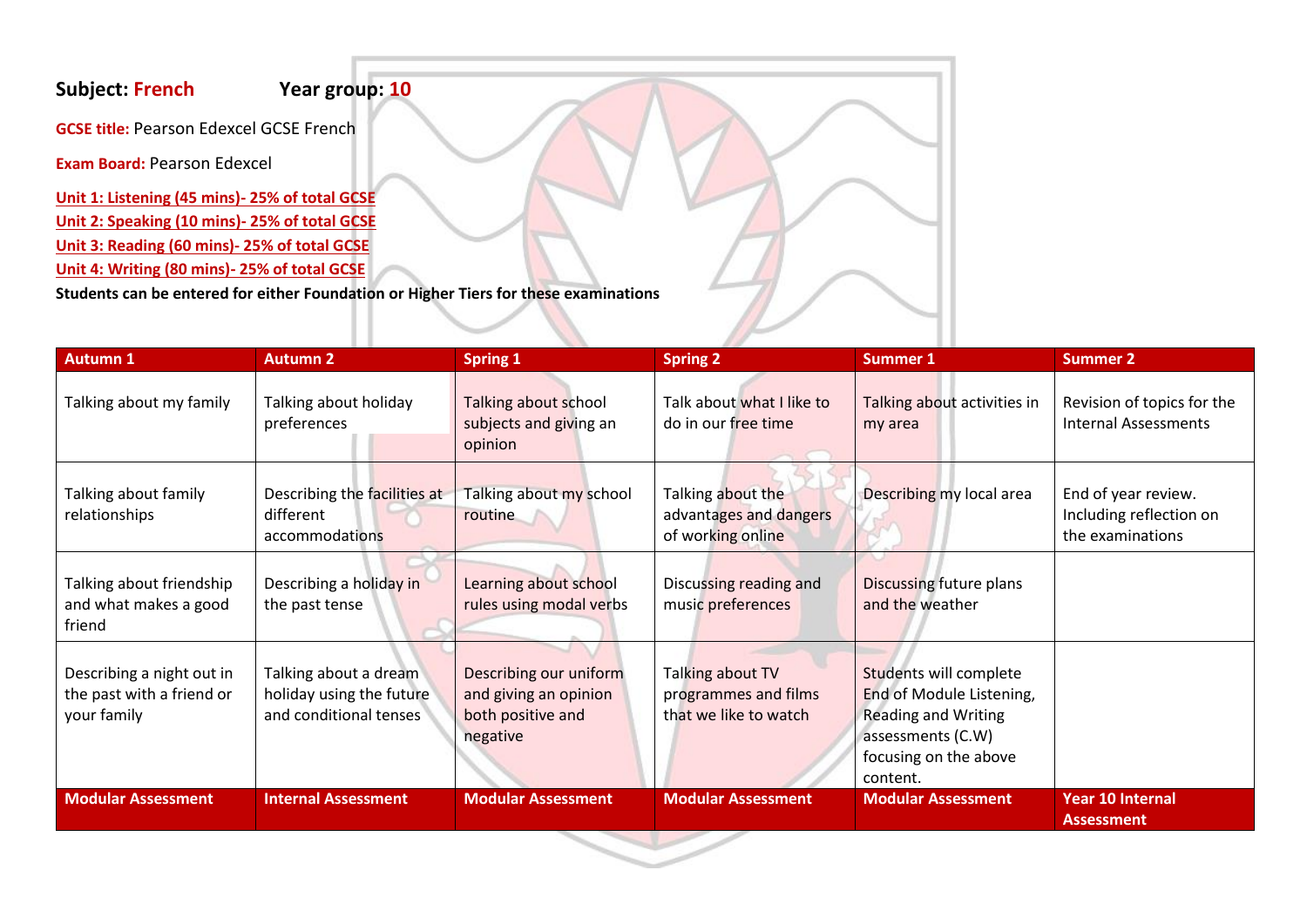| Students will complete   | Students will complete    | Students will complete     | Students will complete     | Students will complete     | Students will be assessed   |
|--------------------------|---------------------------|----------------------------|----------------------------|----------------------------|-----------------------------|
| End of Module Listening, | Listening, Reading and    | End of Module Listening,   | End of Module Listening,   | End of Module Listening,   | on their listening,         |
| Reading and Writing      | Writing assessments (I.A) | <b>Reading and Writing</b> | <b>Reading and Writing</b> | <b>Reading and Writing</b> | speaking, reading and       |
| assessments (C.W)        | focusing on past          | assessments (C.W)          | assessments (C.W)          | assessments (C.W)          | writing. The assessments    |
| focusing on the above    | examination papers.       | focusing on the above      | focusing on the above      | focusing on the above      | will be the End of Year     |
| content.                 |                           | content.                   | content.                   | content.                   | Examinations (I.A) that     |
|                          |                           |                            |                            |                            | focus on all the content    |
|                          |                           |                            |                            |                            | learned so far in French in |
|                          |                           |                            |                            |                            | all modules combined        |
|                          |                           |                            |                            |                            |                             |

Listening, reading writing and speaking skills in French

### **Extra-Curricular Opportunities:**

Students will need to have a bi-lingual dictionary but in class we will provide access to websites, an exercise book and vocabulary book. We also use an online textbook called Studio GCSE French with Active Learn and we also subscribe to the Linguascope website

## **Resources to support independent learning – Include titles of text/revision books and useful other resources:**

Students are invited to attend Intervention Sessions after school to support them in preparing for their examinations. We hope to be able to offer a residential French Trip to students in Year 10 as well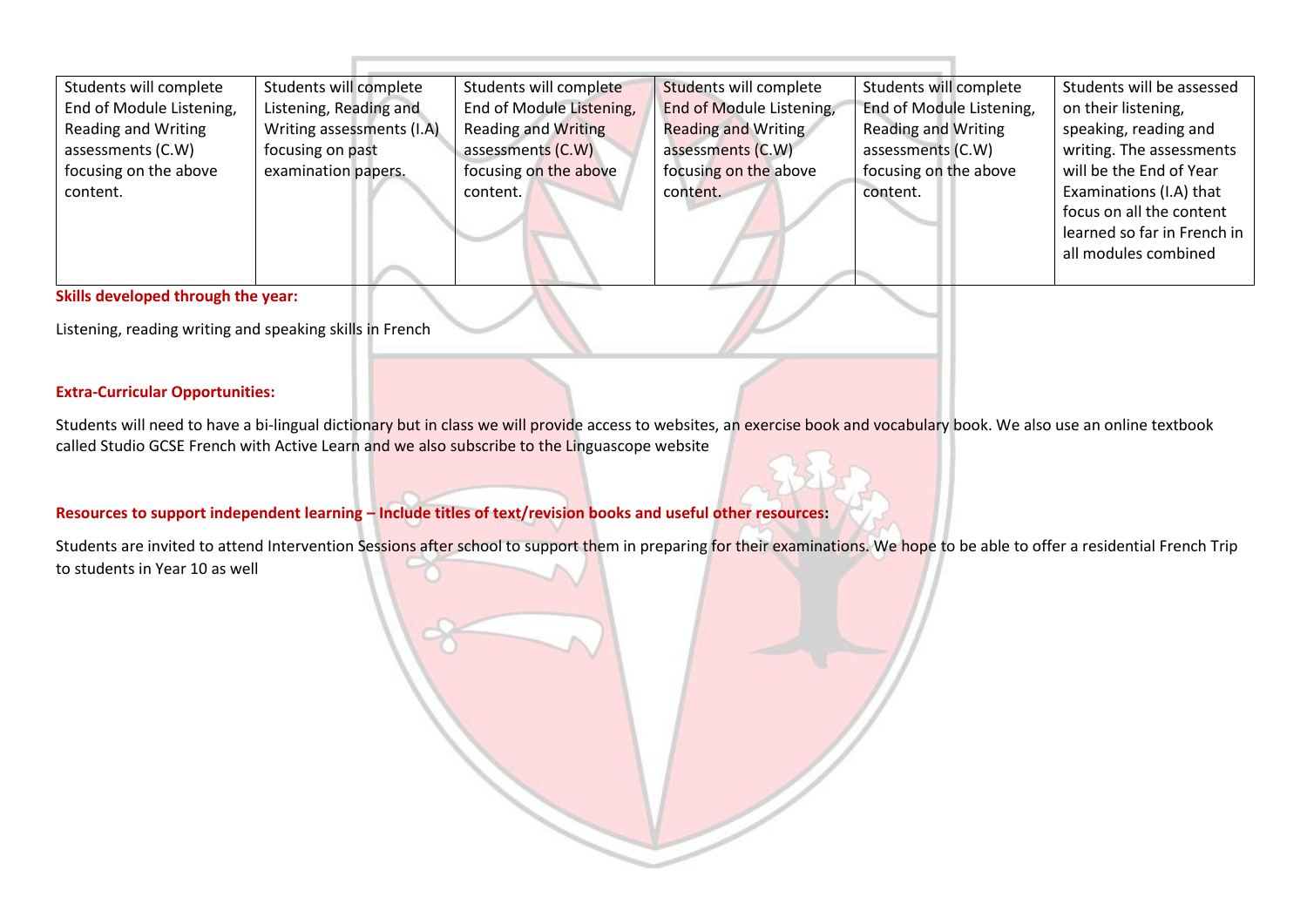# **Subject: French Year group: 11**

**GCSE title: Pearson Edexcel GCSE French** 

**Exam Board:** Pearson Edexcel

**Unit 1: Listening (45 mins)- 25% of total GCSE Unit 2: Speaking (10 mins)- 25% of total GCSE Unit 3: Reading (60 mins)- 25% of total GCSE Unit 4: Writing (80 mins)- 25% of total GCSE**

**Students can be entered for either Foundation or Higher Tiers for these examinations**

| <b>Autumn 1</b>                                              | <b>Autumn 2</b>                                     | <b>Spring 1</b>                                                                      | <b>Spring 2</b>                                       | <b>Summer 1</b>        | <b>Summer 2</b> |
|--------------------------------------------------------------|-----------------------------------------------------|--------------------------------------------------------------------------------------|-------------------------------------------------------|------------------------|-----------------|
| Future careers and jobs                                      | Talking about<br>environmental problems             | Talking about large<br>sporting events                                               | <b>Revision of modules 5-8</b>                        |                        |                 |
| Discussing work<br>experience                                | Saying what you can do to<br>help the environment   | Talking about the<br>advantages and<br>disadvantages of music<br>events and concerts | Preparation for the<br>speaking examination           |                        |                 |
| Part-time jobs                                               | Talking about other world<br><i>issues</i>          | Revision of grammar                                                                  | General revision of<br>modules                        |                        |                 |
| Understanding the<br>relevance of languages in<br>the future | Discussing things that you<br>can do to help others | Revision of modules 1-4                                                              |                                                       |                        |                 |
| <b>Modular Assessment</b>                                    | <b>Mock Examinations</b>                            | <b>Modular Assessment</b>                                                            | <b>GCSE Speaking</b><br><b>Examinations in French</b> | <b>GCSEs in French</b> |                 |